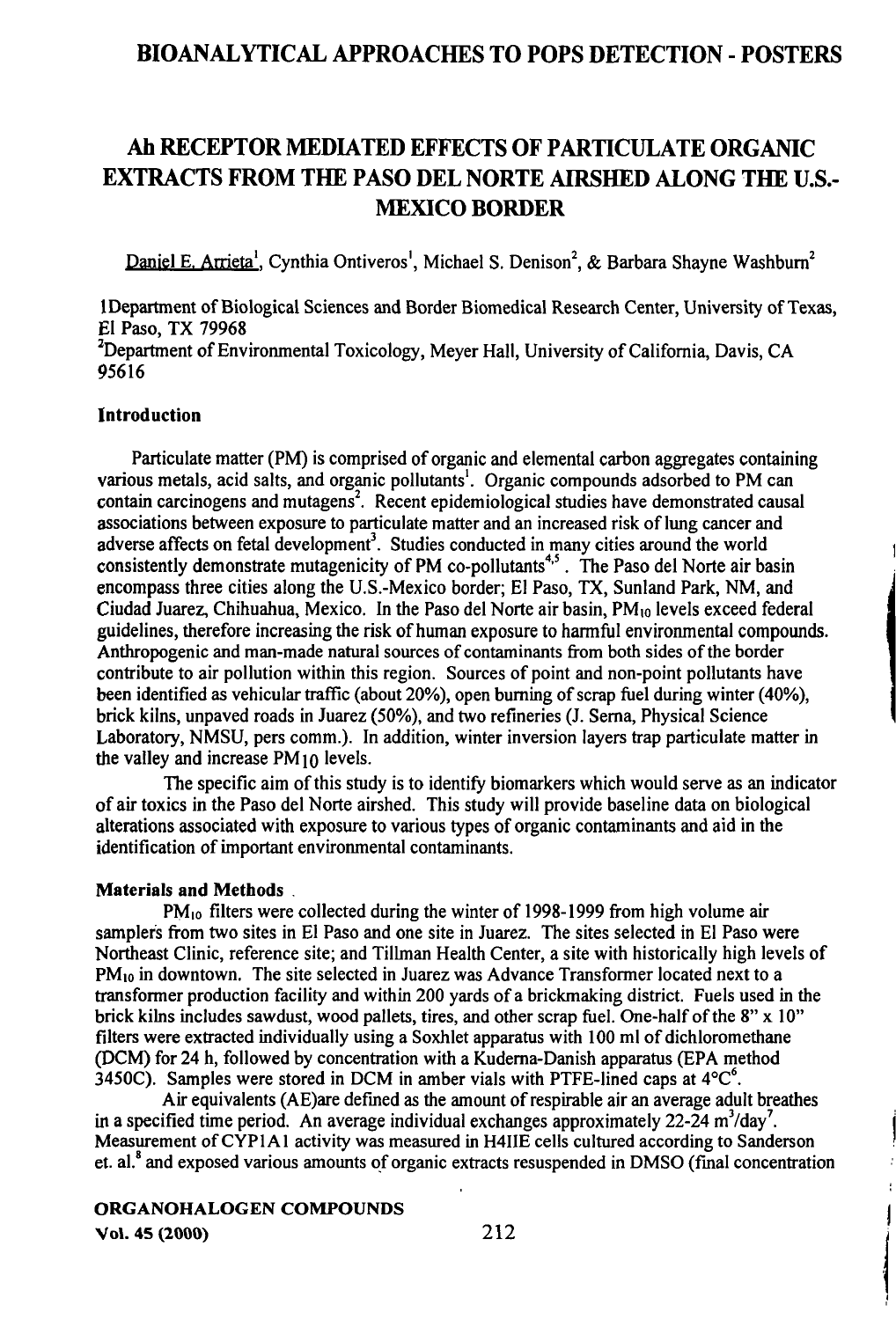0.5%). Following exposures, cells were rinsed with Hanks balanced salt solution, lysed with mammalian protein extraction reagent (Pierce, Rockford, IL), homogenized and centrifuged at 160  $x$  g for 10 minutes at  $4^{\circ}$ C. Supernatants were collected and stored in buffer with 20% glycerol at -20°C. Ethoxyresomfin O-deethylase (EROD) activity was measured fluormetrically.

Because compounds present in organic extracts might inhibit EROD activity<sup>6</sup>, we also used the chemically activated luceriferase expression (CALUX) bioassay to evaluate PM samples. Methods for culturing recombinant mouse cells and measuring luciferase activity followed Ziccardi et.  $al.$ <sup>9</sup>.

To assess toxicity of exfracts over a range of air equivalents, XTT assays were performed. Both HII4E and recombmant mouse hepatoma cells were tested with 1 and 10 minutes of air equivalents. Cells were measured specfrophotomefrically at 450 nm to determine cell viability.

## Results and Discussion

Dose response relationships were determined for PM extracts and EROD and luciferase induction. For P4501A1 activity in HII4E cells, we observed highest activity at 12 minutes of air equivalents, after which inhibition was noted with exfracts from sites with higher particulates. In contrast, for the AhR-luc reporter system, the response remained linear between 30 seconds and 90 minutes of air equivalents.

Cytotoxicity assays were performed to ensure that the air equivalent dose used in the experiments does not cause overt toxicity. We found no cytotoxicity in HII4E cells exposed to 10 minutes air equivalents. Cytotoxicity measurements will be made in recombinant mouse cells exposed to 1 minute AE.

The highest EROD activity was observed in cells exposed to extracts from the Advance site. The Advance PM sampling site is situated in Ciudad Juarez within a maquiladora disfrict immediately adjacent to a brickmaking area. Brickmakers are known to use a variety of scrap fuels to fire bricks, including tires, sawdust from industrial facilities, woods, and other scrap material. An initial analysis of chemicals contained in the DCM extract show that the PCB concentration at the Advance site is approximately 1.1  $\text{ng/m}^3$  (W. Jarman, U. of Utah, pers. comm.). We observed similar pattems between EROD activity and amount of particulates collected from any one date. This suggests that the composition of PM remains fairly constant, regardless ofthe amount of particulates collected.

EROD activity associated with the Northeast and Tillman sites was reduced compared to Advance, suggestmg either lesser amounts of AhR ligands or inhibition by those chemicals. Data from the AhR luc assay followed the same pattem as EROD data for all dates, suggesting a lesser amount of ligands present. However, at the Advance site, luc activity was significantly induced on Jan 30 whereas EROD activity was moderate (8 pmol/min/mg protein) relative to other dates. This suggests that significant amounts of Ah receptor ligands acted to inhibit EROD activity.

We examined the relationship between total particulates  $(g)$  and the activity of the two biomarkers to determine if they varied in the same fashion. On most dates, when particulate loads were high, both EROD and LUC activity increased. However, in some instances this was not the case. For example, on January 30 at the Advance site, PM levels were modest, 0.15 g per filter, EROD activity was modest (8 pmol/min/mg prot) whereas LUC activity was over 3500 RLU/mg protein. This would suggest that there are increased amount of AhR ligands probably associated with scrap fuel used in the brick kilns that are inhibiting EROD activity. Further, fuel composition probably varies on different dates which accounts for the discrepancy between PM weight and LUC activity.

#### ORGANOHALOGEN COMPOUNDS Vol. 45(2000) 213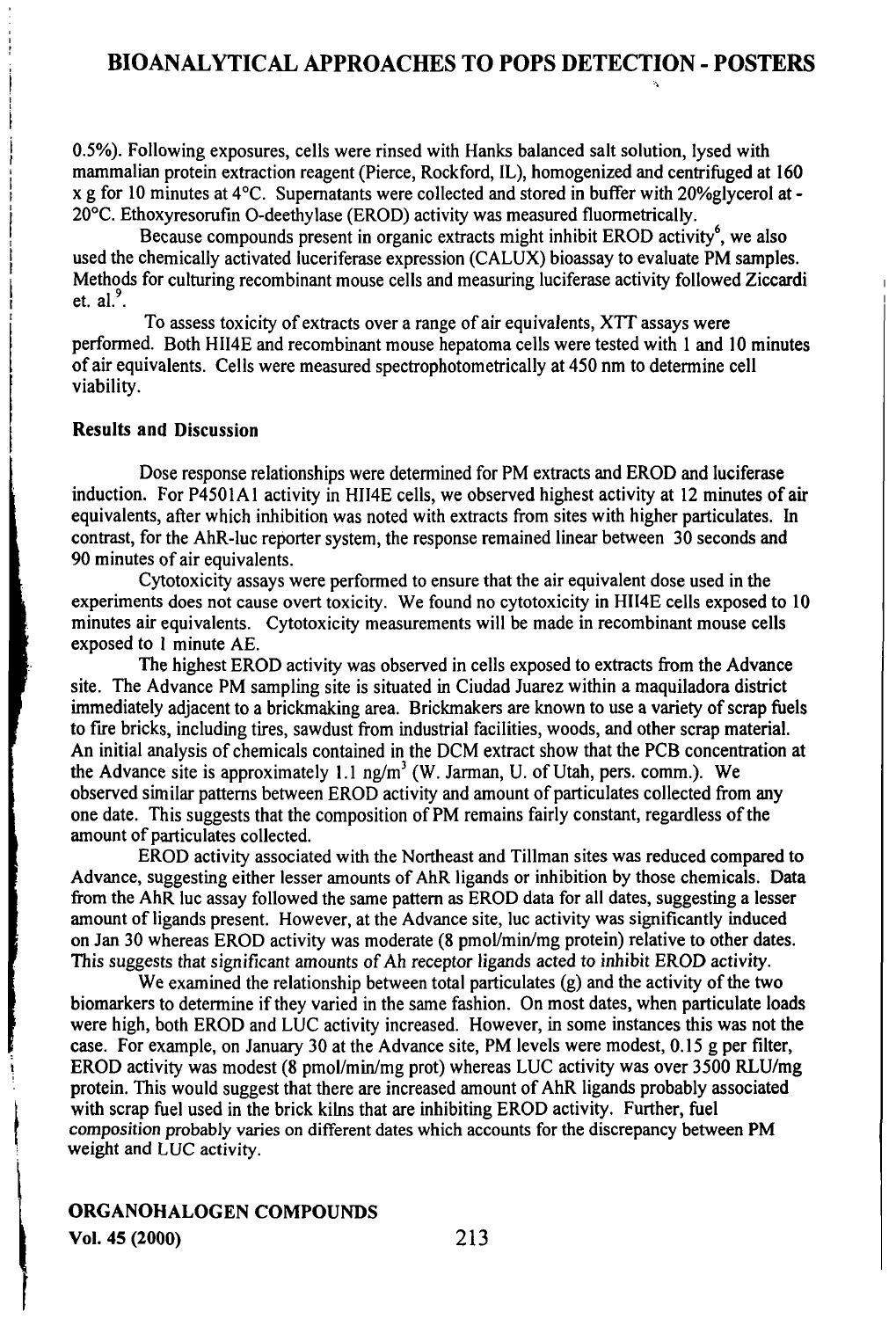#### Acknowledgements

This research project is supported by NIGMS Grant# 5612-RR08124 to the Border Biomedical Research Center at the University of Texas at El Paso and NIEHS Grant# R15 ES09938-017 to B.S.W. Additional support was provided by NIEHS Superfimd Basic Research Grant# ES 04699 to MSD and NIEHS Center Grant# ES 05707. We would like to thank J. Reynoso and H. Del Rio, El Paso City- County Health and Environmental District, and G. Tarin Torres and R. Mercado, Departamento de Ecologia, Cd. Juarez for provided us with the PM filters. We appreciate technical assistance from Sharon Heath-Paglliaso. We also appreciate the help of the following undergraduates: Victor Lopez and Aurora Virgen.

#### References

1. Timblin, C.,BeruBe, K., Churg, A., Driscoll, K., Gordon, T., Hemenway, D., Walsh, E., Cummins, A.B., Vacek, P., and Mossman, B. (1998) Ambient Particulate Matter Causes Activation Kinases/Sfress-activated Protein Cascade and DNA Synthesis in Lung Epithelial Cells. Cancer Research, 58: 4543-4547.

2. Talaska, G., Underwood, P., Maier, A. (1996) Polycyclic Aromatic Hydrocarbons (PAHs), Nifro-PAHs and Related Environmental Compounds: Biological Markers of Exposures and Effects. Environmental Health Perspectives, 104 (Suppl 5): 901-906.

3. Sram, Radim. (1999) Impact of Air Pollution on Reproductive Health. Environmental Health Perspectives, 107: 107-111.

4. Hannigan, M.P. and Cass, G.R. 1997. Human cell mutagens in Los Angeles air. Envion. Sci. TechnoL 31: 438-447.

5. Barale, R., Gfronmini, L., Ghelardini, G., Scapoli, C, Loprieno, N., Paia, M., Valerio, F., and Barrai, I. 1991. Corrrilation between 15 polycyclic aromatic hydrocarbons (PAH) and the mutagenicity fo the total PAH fraction in ambient air particles in La Spezia (Italy). Mut. Res. 249: 227-241.

6. Legzdins, A.E., McCarry B.E., and Marvin C.H., (1995) Methodology for bioassay-directed fractionation studies of air particulate material and other complex environmental matrices. Intern J. Environ Anal Chem., 60, 79-94.

7. ATSDR (1992) Public Health Assessment Guidance Manual. Lewis Publishers, Boca Raton. 8. Sanderson, J.T., Aarts, J.M.M.J.G., Brouwer, A, Deowaw, K.L., Denison, M.S. and Giesy, J.P. 1996. Comparison of Ah receptor-mediated luciferase and ethoxyresorufin O-deethylase induction in H4IIE cells: implications for their use as bioanalytical tools for the detection of polyhalogenated aromatic hydrocarbons. Tox. Appl. Pharm. 137: 316-325.

9. Ziccardi, M.H., Gardner, I.A. and Denison, M.S. 2000. Development and modification of a recombinant cell bioassay to directly detect halogenated and polycyclic aromatic hydrocarbons in semm. Tox. Sci. 54: 183-193.